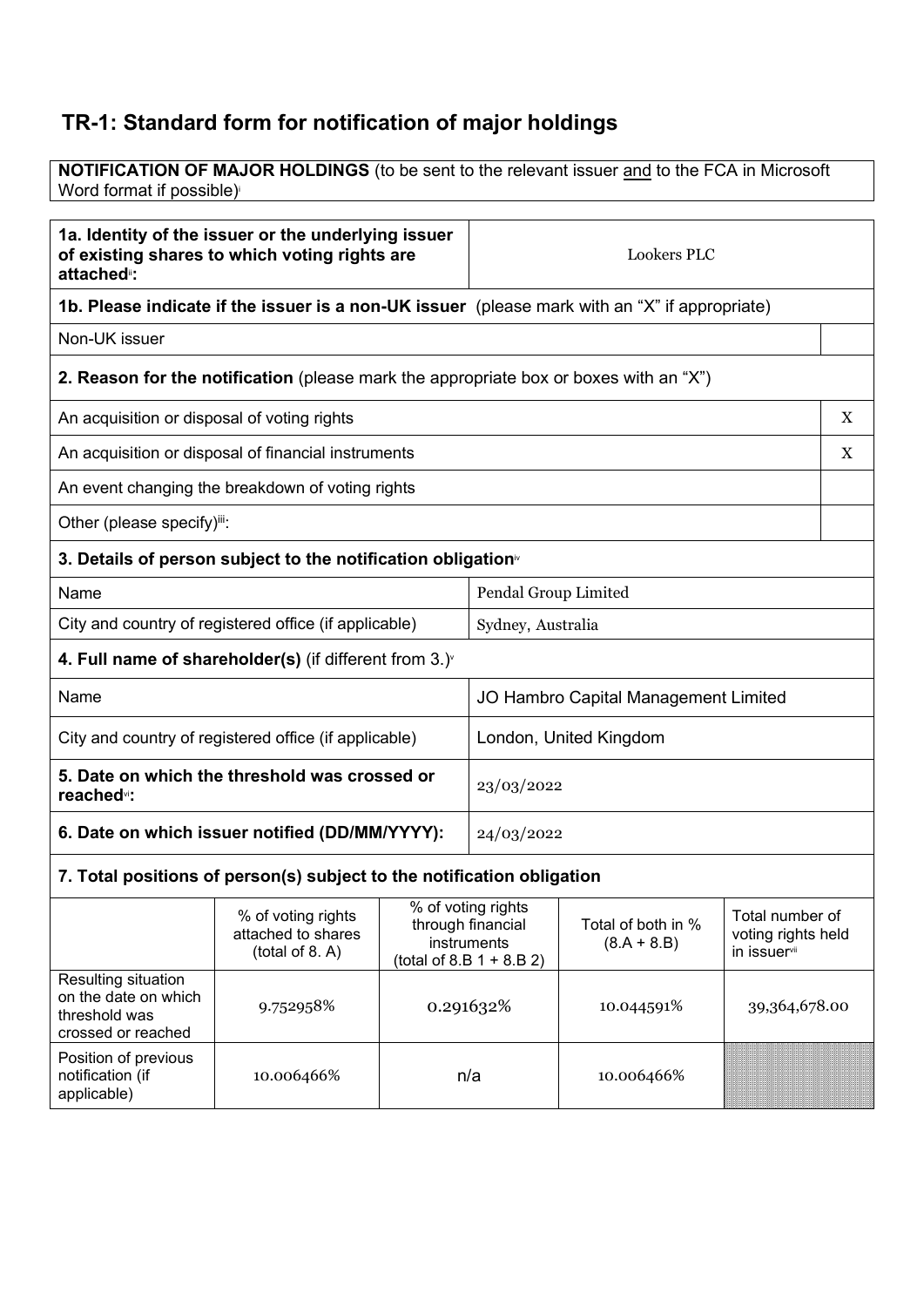| 8. Notified details of the resulting situation on the date on which the threshold was crossed or reached in |                                                             |                 |               |                 |
|-------------------------------------------------------------------------------------------------------------|-------------------------------------------------------------|-----------------|---------------|-----------------|
| A: Voting rights attached to shares                                                                         |                                                             |                 |               |                 |
| Class/type of                                                                                               | Number of voting rights <sup>ix</sup><br>% of voting rights |                 |               |                 |
| shares                                                                                                      | <b>Direct</b>                                               | <b>Indirect</b> | <b>Direct</b> | <b>Indirect</b> |
| ISIN code (if possible)                                                                                     | (DTR5.1)                                                    | (DTR5.2.1)      | (DTR5.1)      | (DTR5.2.1)      |
| GBooB17MMZ46                                                                                                |                                                             | 38,221,771      |               | 9.752958%       |
|                                                                                                             |                                                             |                 |               |                 |
| <b>SUBTOTAL 8. A</b>                                                                                        | 38,221,771.00                                               |                 | 9.752958%     |                 |

| B 1: Financial Instruments according to DTR5.3.1R (1) (a) |                               |                                         |                                                                                                        |                    |
|-----------------------------------------------------------|-------------------------------|-----------------------------------------|--------------------------------------------------------------------------------------------------------|--------------------|
| <b>Type of financial</b><br>instrument                    | <b>Expiration</b><br>$date^x$ | Exercise/<br><b>Conversion Periodxi</b> | <b>Number of voting rights</b><br>that may be acquired if<br>the instrument is<br>exercised/converted. | % of voting rights |
| Equity: Lent<br>Securities                                | N/A                           | N/A                                     | 1,142,907                                                                                              | 0.291632%          |
|                                                           |                               |                                         |                                                                                                        |                    |
|                                                           |                               | <b>SUBTOTAL 8. B 1</b>                  | 1,142,907                                                                                              | 0.291632%          |

|                                    |                                      |                                             | B 2: Financial Instruments with similar economic effect according to DTR5.3.1R (1) (b) |                            |                    |
|------------------------------------|--------------------------------------|---------------------------------------------|----------------------------------------------------------------------------------------|----------------------------|--------------------|
| Type of<br>financial<br>instrument | <b>Expiration</b><br>$date^{\times}$ | Exercise/<br><b>Conversion</b><br>Period xi | <b>Physical or</b><br>cash<br><b>settlement</b> xii                                    | Number of<br>voting rights | % of voting rights |
|                                    |                                      |                                             |                                                                                        |                            |                    |
|                                    |                                      |                                             | <b>SUBTOTAL</b><br>8.B.2                                                               |                            |                    |